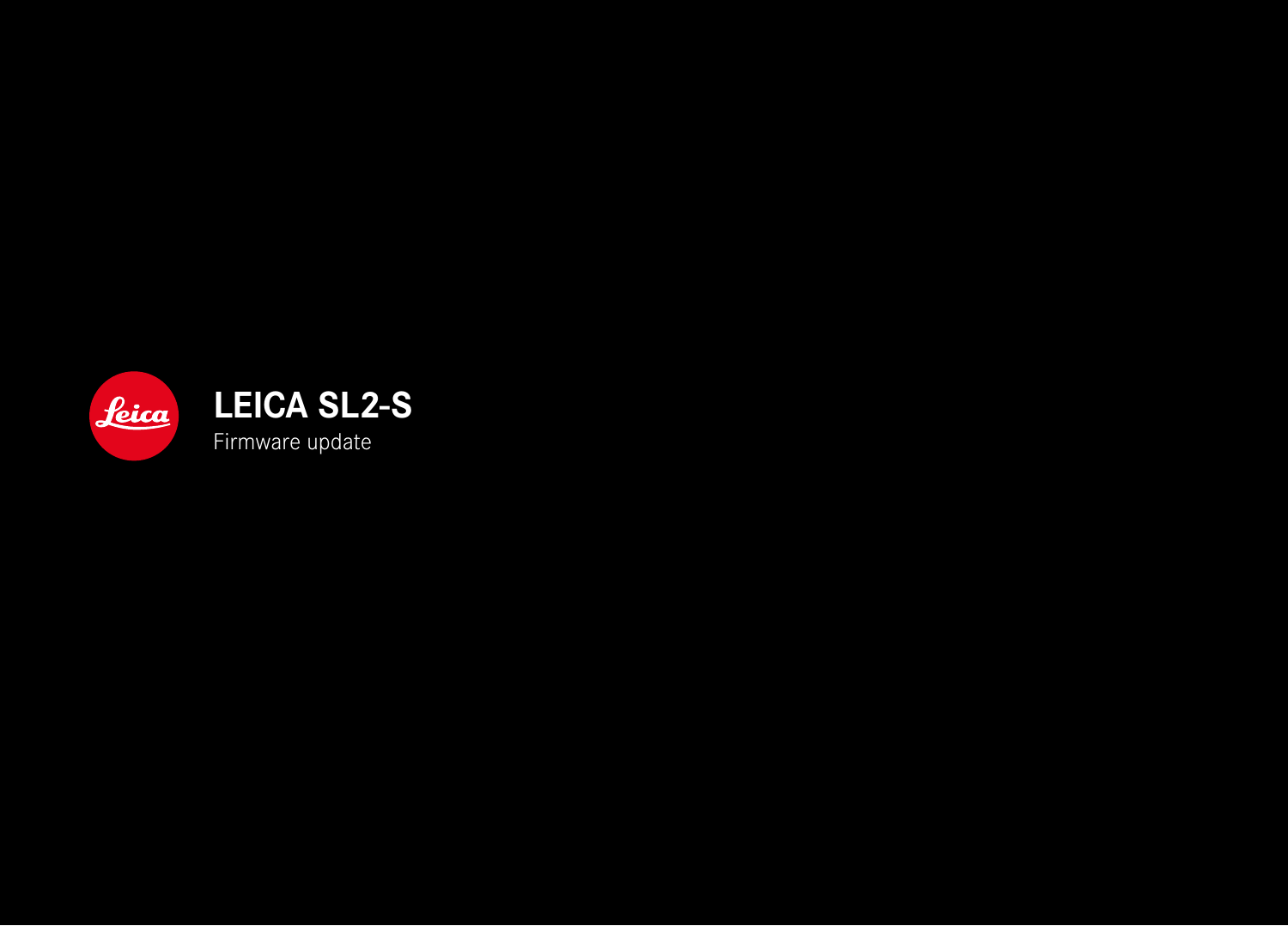# **FIRMWARE**

| Camera model | 'Firmware version' |
|--------------|--------------------|
| Leica SL2-S  |                    |

### **PHOTO & VIDEO**

- **\_NEW:** Direct setting of ISO sensitivity via thumbwheel/front dial
- **\_NEW:** Configurable time before automatic WLAN shutdown ( Wi-Fi Sleep Mode )
- **\_NEW:** Photo and video tagging via joystick
- **\_ADVANCED:** Additional function support for L-Mount-Alliance lenses
- **\_ADVANCED:** Additional functions for direct access via FN button
- **\_IMPROVED:** AF metering method  Person Detection  allows the selection of the primarily focused eye
- **\_IMPROVED:** ISO settings in finer increments (1⁄2EV or 1⁄3EV)
- **\_IMPROVED:** Power saving mode can be completely deactivated (no AF system shutdown when recording via HDMI)
- **IMPROVED:** Bugfixes in the firmware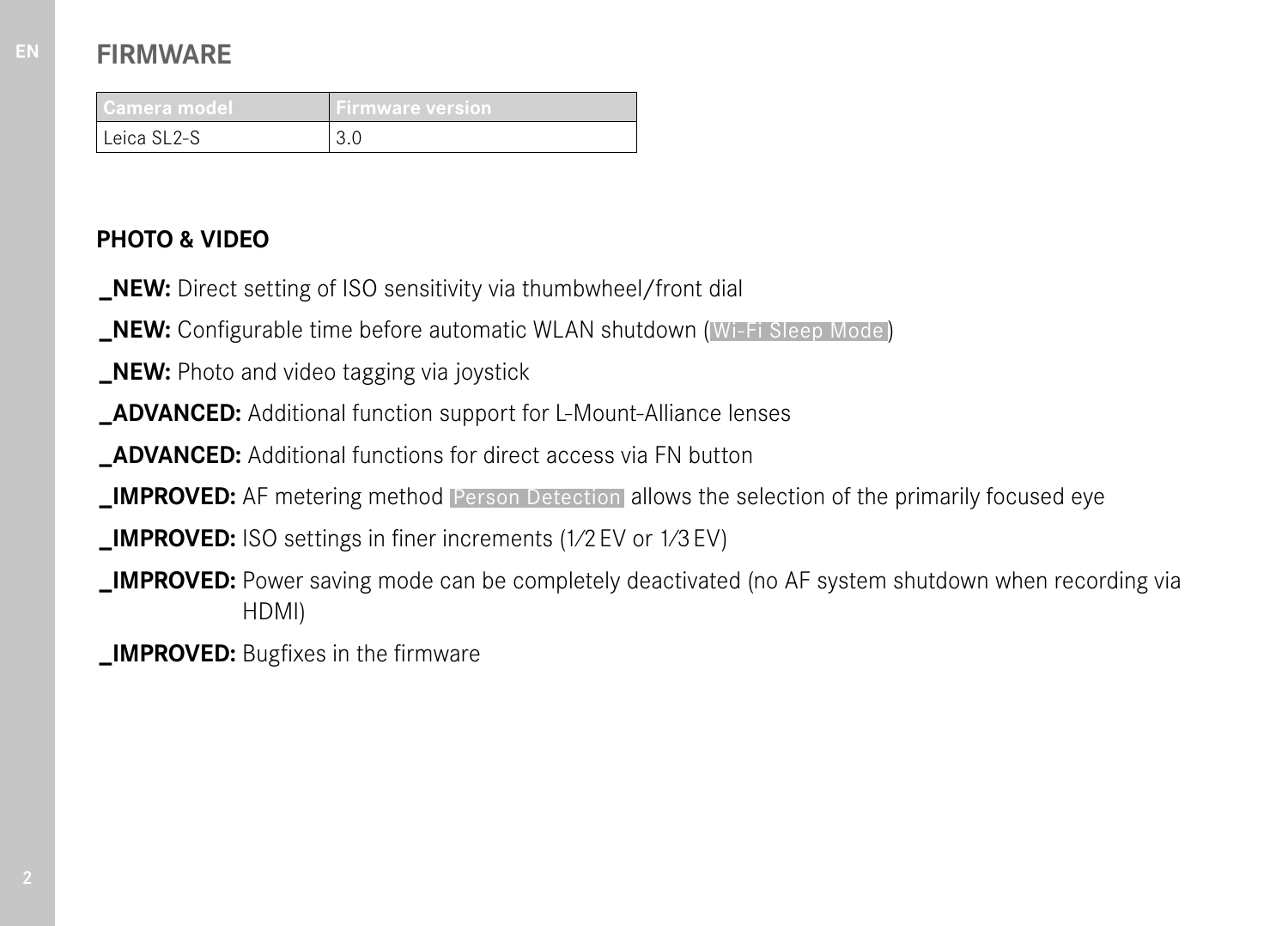# **PHOTO**

**\_NEW:** Quick change of AF metering position between most recently used position and image center

**\_NEW:** Exposure and depth of field preview

**\_IMPROVED:** Geotagging (via Leica FOTOS)

# **VIDEO**

**\_NEW:** RAW format output via HDMI for external device recording

**\_IMPROVED:** Aperture setting in T-stops (1⁄2 and 1⁄3 increments) in Cine Mode

**IMPROVED:** HDMI output compatibility with Leica FOTOS

**IMPROVED:** HDMI output compatibility with USB connection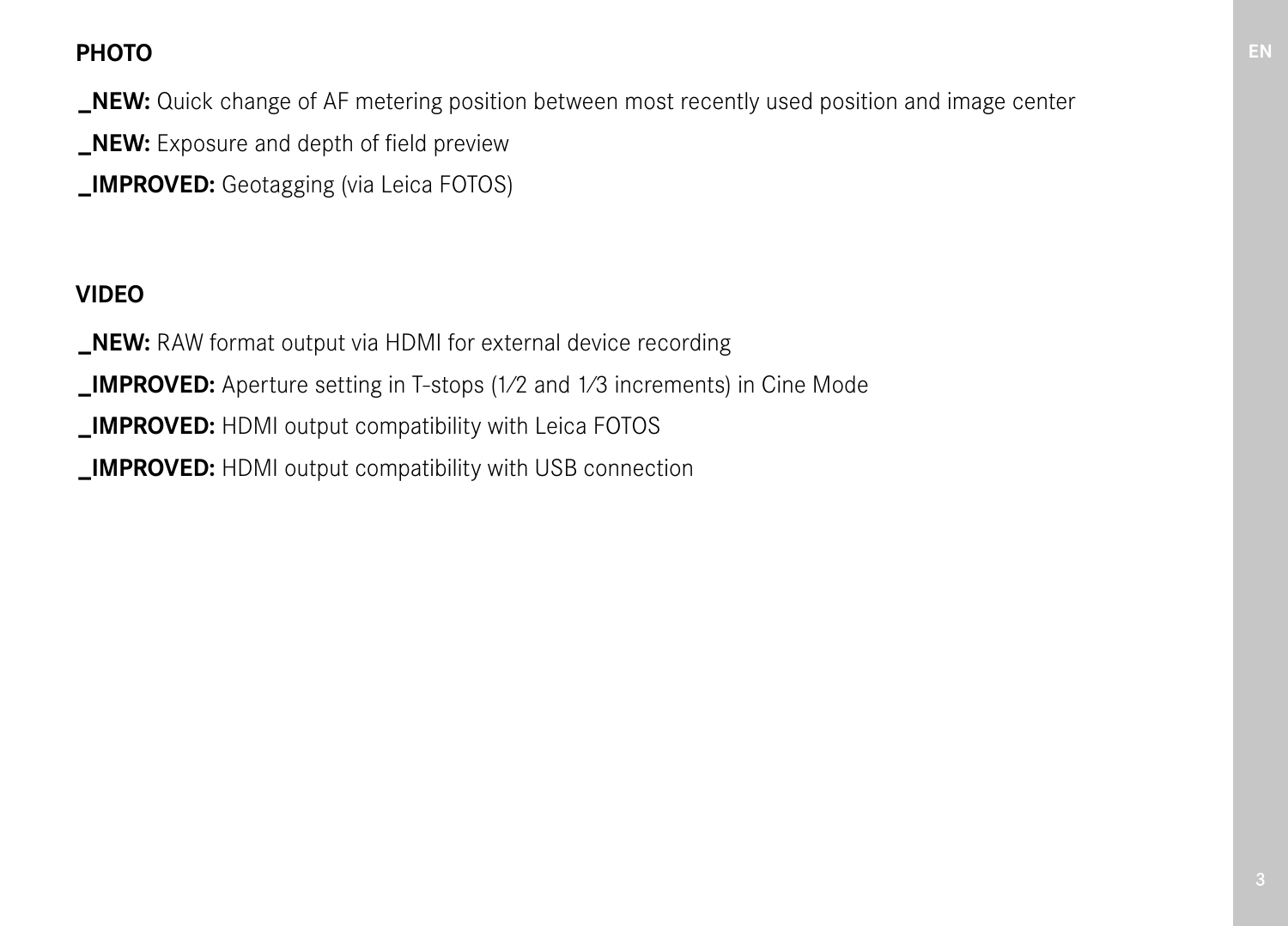### **FIRMWARE UPDATES**

Leica is continuously working on the further improvement and optimization of your camera. Since many camera functions are entirely controlled by software, some of these improvements and additions to the functional scope can be installed in retrospect. Leica offers firmware updates at irregular intervals, which you can download from our website.

Leica will notify you of any new updates, once you have registered your camera. Users of Leica FOTOS will also be automatically notified about firmware updates for their Leica cameras.

**Finding the currently installed firmware version**

- ▶ Select Camera Information in the main menu
	- The current firmware versions are displayed.

| Camera Information      |                        |                               |
|-------------------------|------------------------|-------------------------------|
| Camera Firmware Version | 30,                    |                               |
| Lens Firmware Version   |                        | $\overline{3}$ $\overline{1}$ |
| <b>MAC Address</b>      | 58: D5: 0A: A1: 4E: CB |                               |
| License Informations    |                        |                               |
| Requlatory Information  |                        |                               |
| Copyright Information   |                        |                               |

More information about registering, firmware updates and how to download them to your camera, as well as any amendments and additions to this manual can be found in the customer area of our website at:

https://club.leica-camera.com

# **EXECUTING A FIRMWARE UPDATE**

Any interruption of a running firmware update may cause serious and irreparable damage to your equipment!

You will therefore have to take particular note of the following, when carrying out a firmware update:

- Do not switch off the camera!
- Do not remove the memory card!
- Do not remove the rechargeable battery!
- Do not remove the lens!

#### Notes

- A warning message will appear if the battery is insufficiently charged. Recharge the battery and then repeat the process described above.
- You will find additional device and country-specific registration marks and numbers in the  Camera Information  submenu.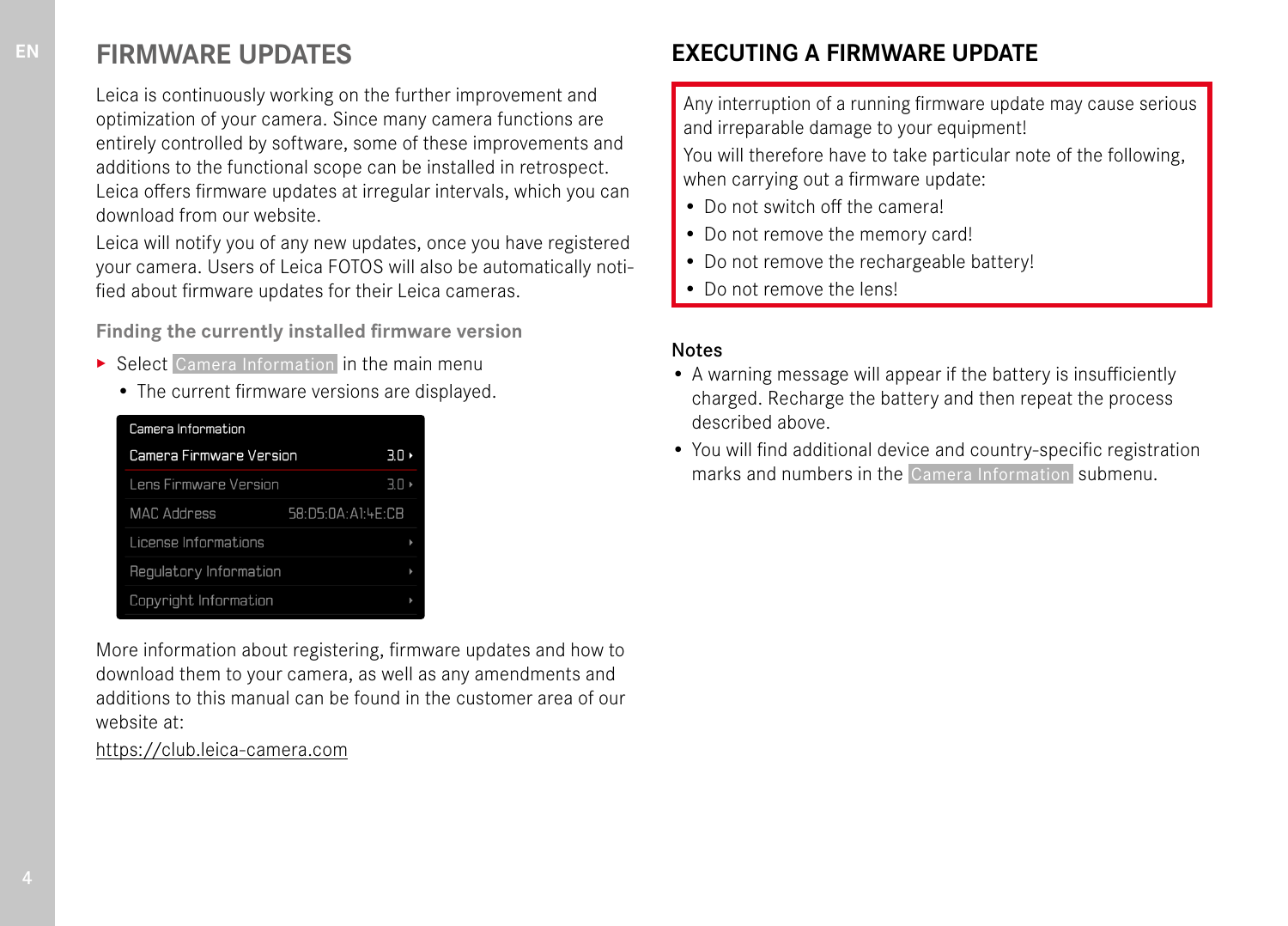### **PREPARATION**

- ▸ Fully charge and insert the rechargeable battery
- ▸ The second SD memory card (where applicable) must be removed from the camera
- ▸ Any stored firmware files on the memory card must be removed
	- We recommend saving any images on the memory card and reformatting it before the update.

(Caution: Loss of data! All data stored on the memory card will be lost during formatting.)

- ▸ Download the latest firmware version
- ▸ Save the download to the memory card
	- The firmware file must be stored in the main directory of the memory card (not in a sub-directory).
- ▸ Insert the memory card into the camera
- ▶ Switch the camera on

### **UPDATING THE CAMERA FIRMWARE**

- ▸ Preparation
- ▶ Select Camera Information in the main menu
- ▶ Select Camera Firmware Version
- ▶ Select Start Update
	- A prompt with information about the camera is displayed.
- ▶ Check the version information
- ▸ Select  Yes
	- The prompt Save profiles on SD Card? appears.
- ▶ Select Yes / No
	- The update will start automatically.
	- The lower status LED will flash during this process.
	- Once the process has completed successfully, a relevant onscreen message and prompt to restart the device will appear on screen.
- $\triangleright$  Switch the camera off and on again

### Note

• Date & time, as well as the preferred language will have to be set up again after the restart. Relevant prompts will appear on screen.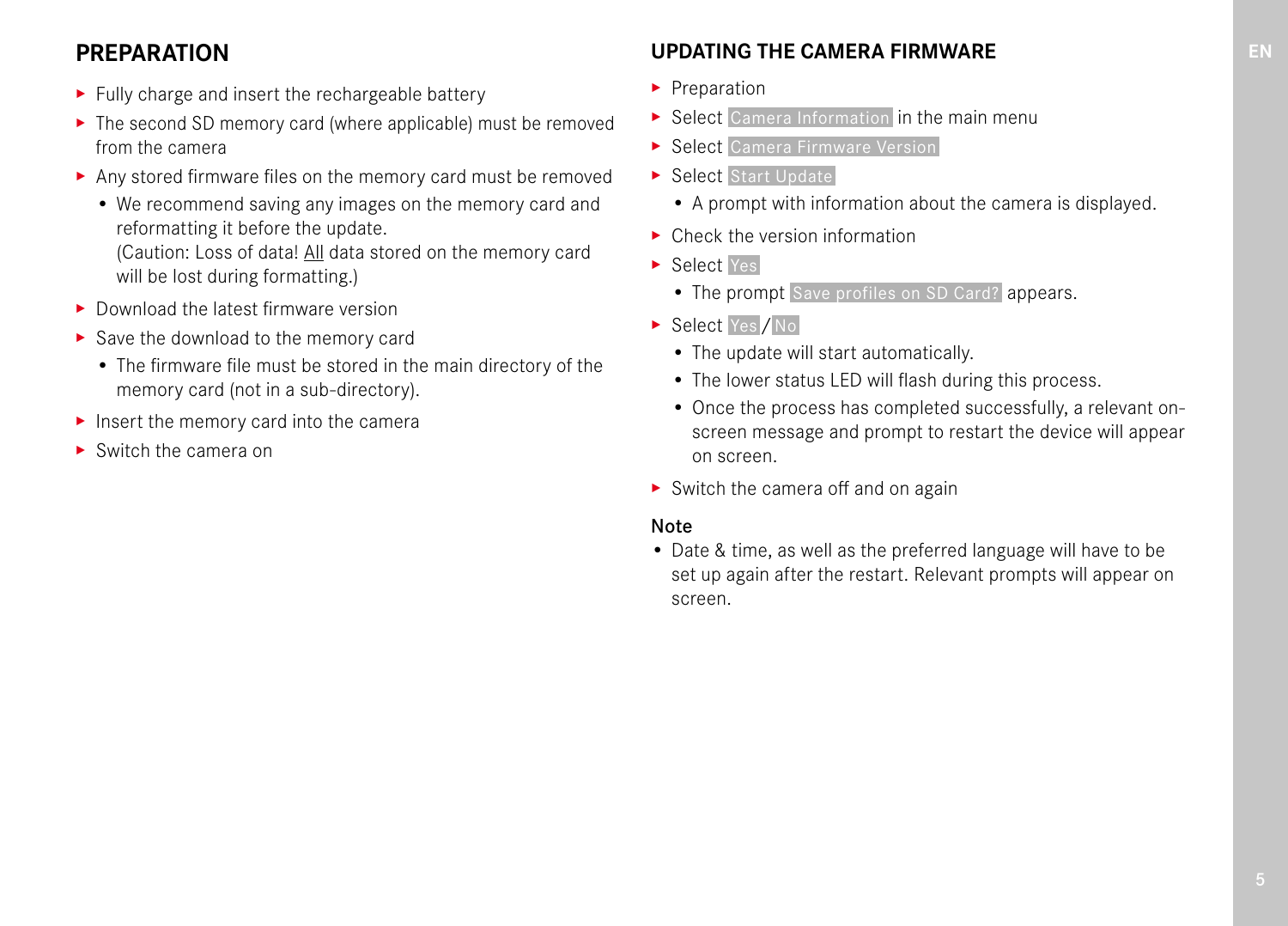# **THUMBWHEEL AND FRONT DIAL ASSIGNMENT**

The thumbwheel and front dial can be configured to allow manual ISO settings in real time. The two control elements can furthermore have functions assigned independently.

### **FUNCTION ASSIGNMENT**

- ▸ Switch to the desired mode (photo or video)
- ▶ Select Customize Control in the main menu
- ▶ Select Wheel Assignment (AF Lenses) / Wheel Assignment (MF Lenses)

| Wheel Assignment (AF-lens) |                       |                      |
|----------------------------|-----------------------|----------------------|
|                            | Thumbwheel            | Front Wheel          |
| $\boxdot$                  | <b>Programm Shift</b> | Exp. Comp.           |
| $\boxed{\mathbf{A}}$       | Aperture              | Exp. Comp.           |
| $\boxed{5}$                | Exp. Comp.            | <b>Shutter Speed</b> |
| $\overline{\mathsf{M}}$    | Aperture              | <b>Shutter Speed</b> |
|                            |                       |                      |

**Selecting the desired exposure mode**

- ▸ Press the joystick up/down
	- Currently available assignment options are highlighted in red.

**Assigning a function to the thumbwheel**

- ▸ Turn the thumbwheel
	- The available thumbwheel assignment options cycle through.

**Assigning a function to the front dial**

- ▸ Turn the front dial
	- The assignment for the front dial cycles through the available functions.

**Saving the assignment and exiting the menu**

 $\triangleright$  Press the joystick to the left

or

▶ Tap the shutter button

or

▶ Press the **MFNII** button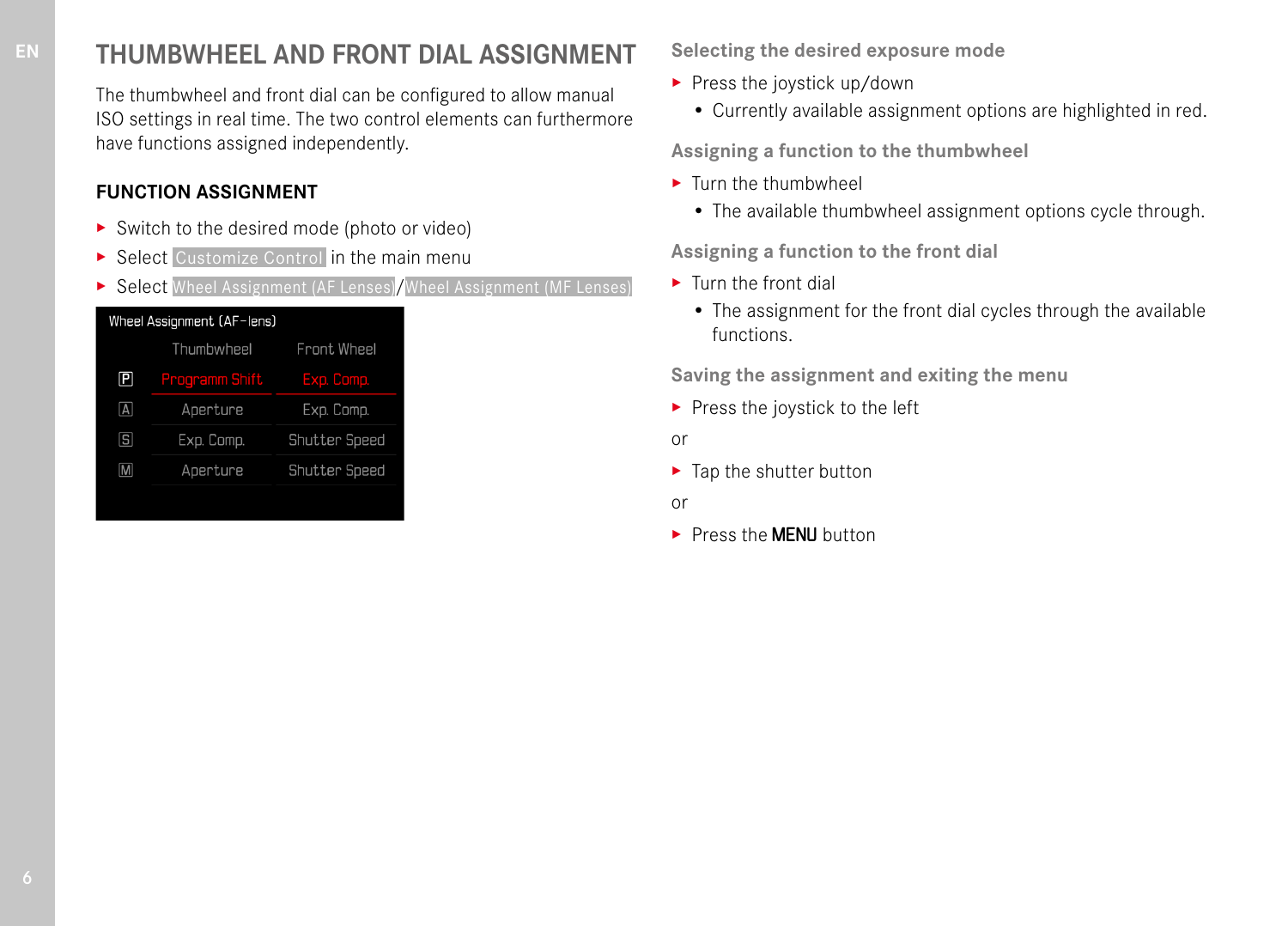### **SETTING WHEEL ASSIGNMENTS (IN SHOOTING MODE)**

The function of the two setting wheels depends on the active exposure mode. Wheel assignments can be specified independently for photo and video mode and for every exposure mode.

### **WHEN USING AF LENSES**

The available functions are listed in the tables below (the factory setting is highlighted in bold).

Photo mode

|   | <b>Thumbwheel</b>                                           | <b>Front dial</b>                                    |
|---|-------------------------------------------------------------|------------------------------------------------------|
| E | Program shift<br>Exposure compensation<br>ISO               | Program shift<br><b>Exposure Compensation</b><br>ISO |
|   | <b>Exposure Compensation</b><br>Shutter speed<br><b>ISO</b> | Exposure compensation<br><b>Shutter speed</b><br>ISO |
| Δ | Aperture<br>Exposure compensation<br><b>ISO</b>             | Aperture<br><b>Exposure Compensation</b><br>ISO      |
|   | Aperture<br>Shutter speed<br>ISO                            | Aperture<br><b>Shutter speed</b><br>ISO              |

### Video mode

|   | <b>Thumbwheel</b>                                      | <b>Front dial</b>                                      |
|---|--------------------------------------------------------|--------------------------------------------------------|
| P | <b>Microphone Gain</b><br>Exposure compensation<br>ISO | Microphone Gain<br><b>Exposure Compensation</b><br>ISO |
| Š | <b>Exposure Compensation</b><br>Shutter speed<br>ISO   | Exposure compensation<br>Shutter speed<br>ISO          |
| A | Aperture<br>Exposure compensation<br>ISO               | Aperture<br>Exposure compensation<br>ISO               |
| M | Aperture<br>Shutter speed<br>ISO                       | Aperture<br>Shutter speed<br>ISO                       |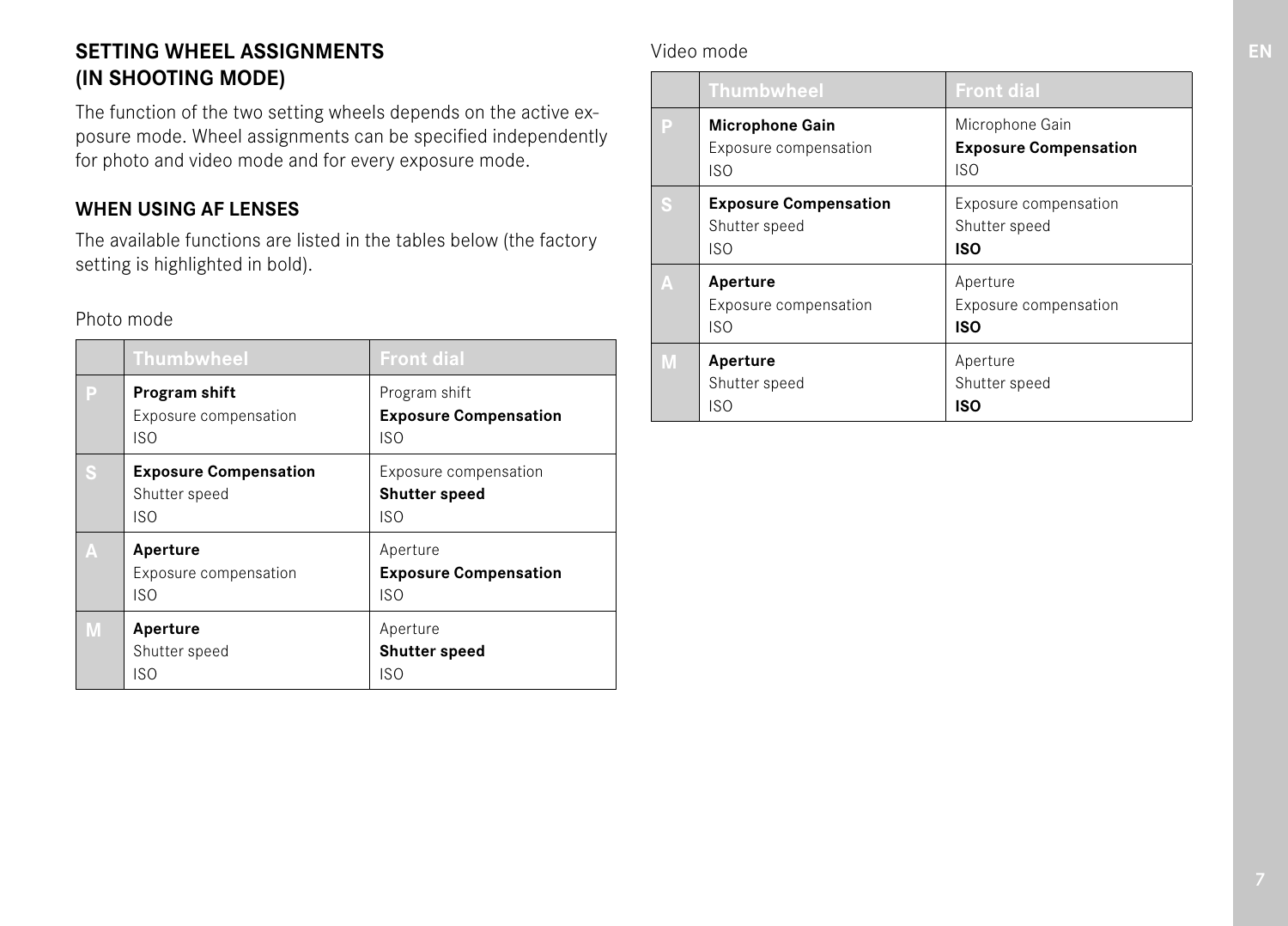#### **CUSTOMIZING THE SETTING WHEELS**

The two setting wheels can have function assignments independent of each other. Available functions depend on the selected exposure mode.

- ▸ Switch to the desired mode (photo or video)
- ▶ Select Customize Control in the main menu
- ▶ Select Wheel Assignment (AF-lens)
- $\blacktriangleright$  Implementing the desired assignment

### **WHEN USING MF LENSES**

The available functions are listed in the tables below (the factory setting is highlighted in bold).

### Photo mode

|   | <b>Thumbwheel</b>                             | <b>Front dial</b>                                    |
|---|-----------------------------------------------|------------------------------------------------------|
| А | Magnification<br>Exposure compensation<br>ISO | Magnification<br><b>Exposure Compensation</b><br>ISO |
| M | Magnification<br>Shutter speed<br>ISO         | Magnification<br><b>Shutter speed</b><br>ISO         |

#### Video mode

|   | <b>Thumbwheel</b>                             | <b>Front dial</b>                             |
|---|-----------------------------------------------|-----------------------------------------------|
| А | Magnification<br>Exposure compensation<br>ISO | Magnification<br>Exposure compensation<br>ISO |
| M | Magnification<br>Shutter speed<br>ISO         | Magnification<br>Shutter speed<br>ISO         |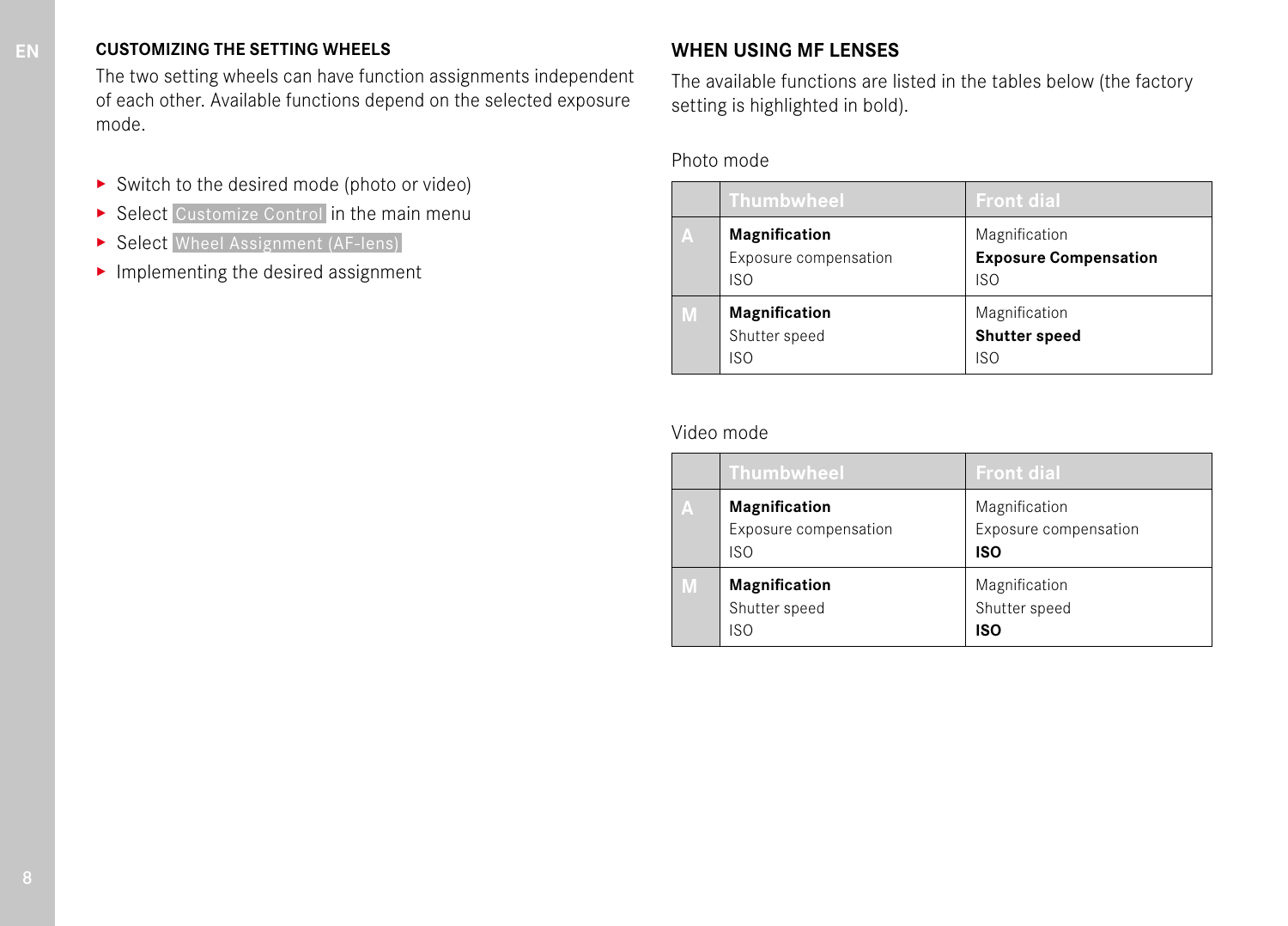#### **CUSTOMIZING THE SETTING WHEELS**

The two setting wheels can have function assignments independent of each other. Available functions depend on the selected exposure mode.

- ▸ Switch to the desired mode (photo or video)
- ▶ Select Customize Control in the main menu
- ▶ Select Wheel Assignment (MF-lens)
- $\blacktriangleright$  Implementing the desired assignment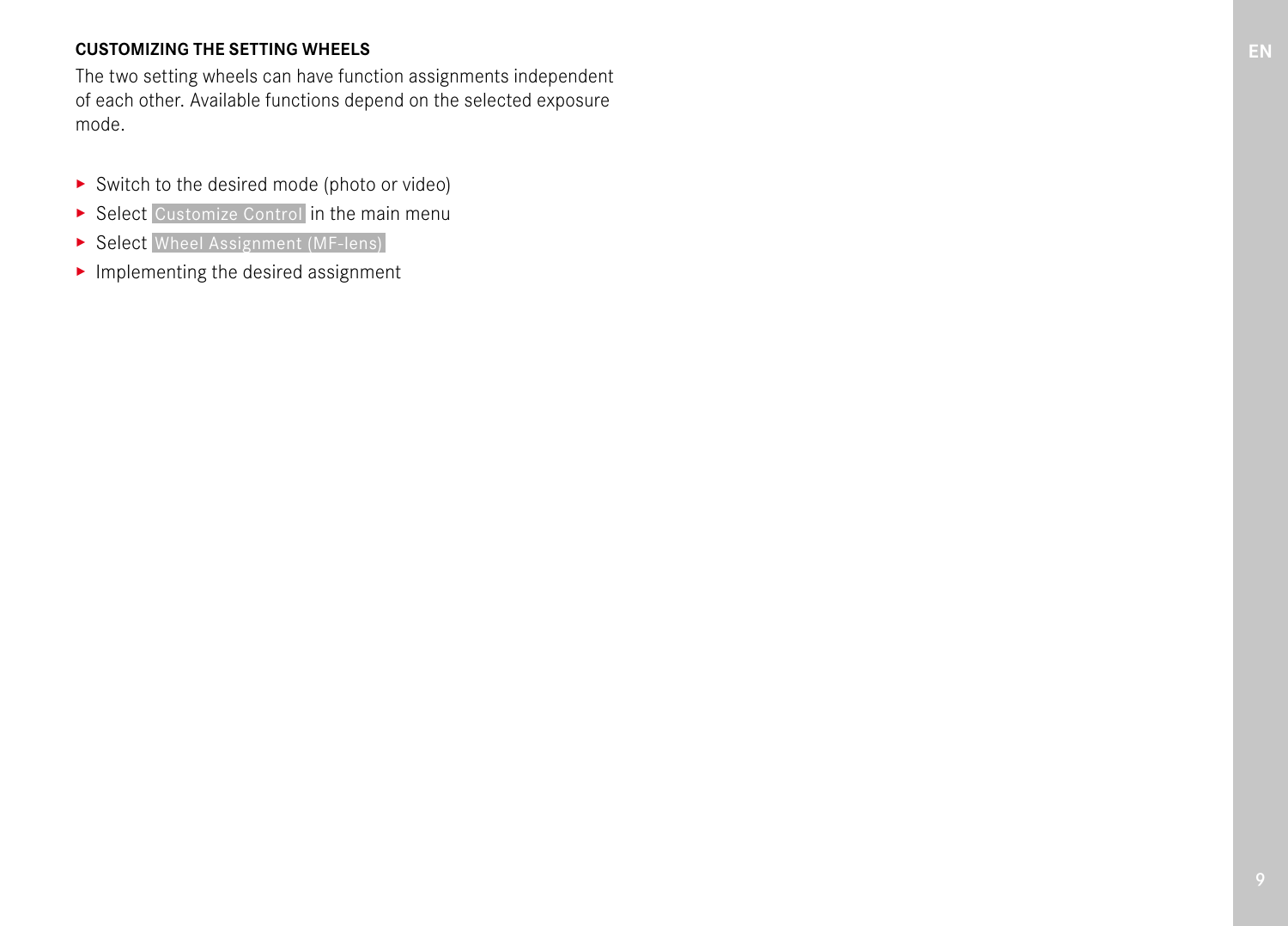# **SETTING OPTIONS FOR WLAN SHUTDOWN**

### **DISABLING WLAN AUTOMATICALLY (Sleep mode)**

The factory settings provide that the Wi-Fi via the camera is disabled after a short period of inactivity to save power. The timing of the automatic disconnect can be adjusted manually. Camera access will then be available at any time during the selected time span. Factory setting: After 5 min

- ▶ Select Leica FOTOS in the main menu
- ▸ Select  Wi-Fi Sleep Mode
- ▸ Select the desired setting
	- After 5 min : Shut-down after 5 mins of inactivity
	- Tomorrow : no auto power saving today
	- Never : Wi-Fi remains active permanently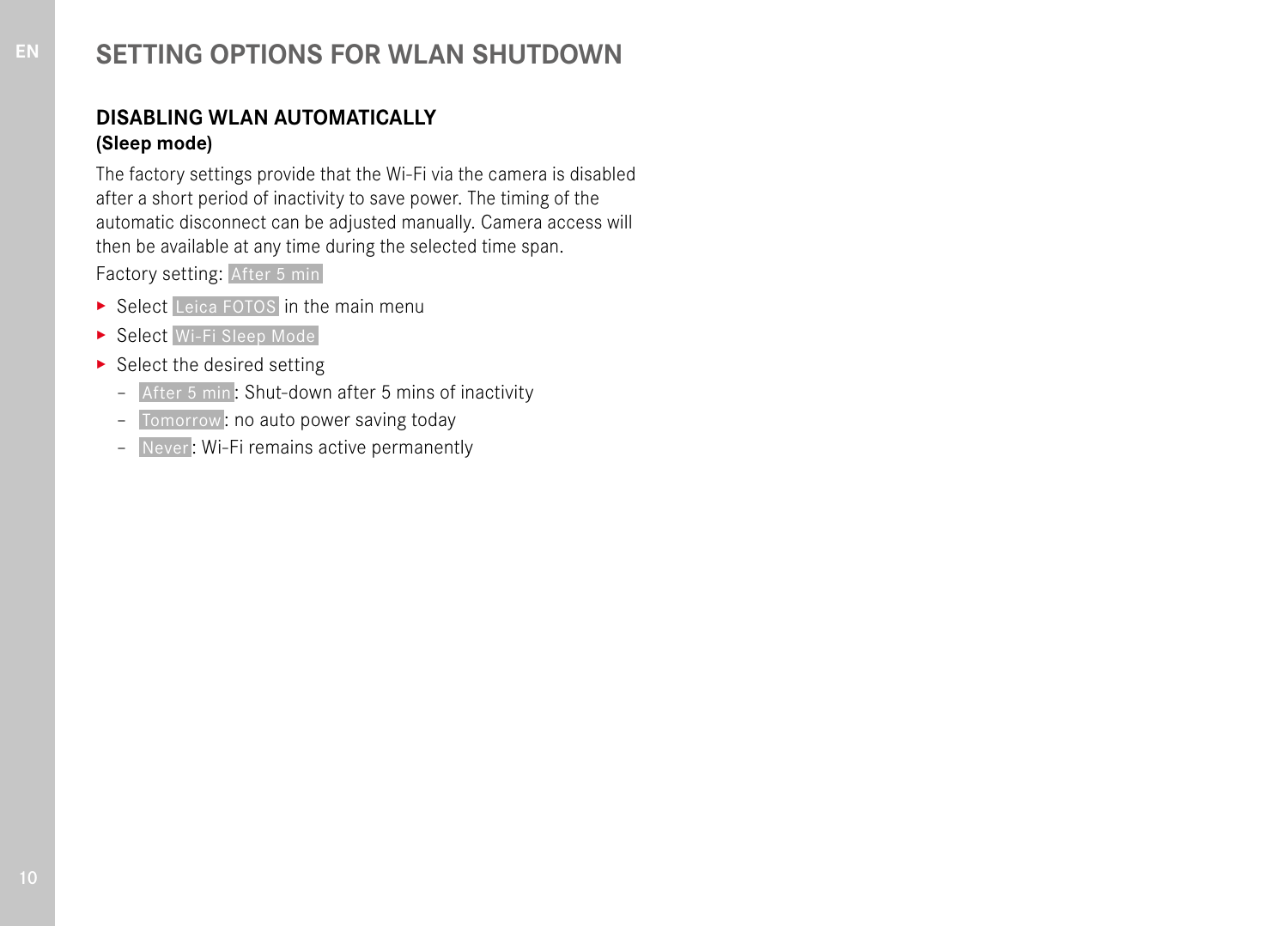# **PHOTO AND VIDEO TAGGING VIA JOYSTICK**

Photo and video recordings can now be tagged in playback mode using the joystick.

# **TAGGING/RATING**

Recordings can be marked as favorites to find them quicker or to simplify the later deletion of multiple images. Tagging can be done in regular view mode or in the overviews.

**Tagging**

▸ Press the function button **4**

or

- ▶ Press the joystick up
	- The recording is marked with ★. The icon will appear in the header line on the far right when viewing images in full size, and in the top left corner of the thumbnail in overview mode.

**Removing a tag**

▸ Press the function button **4**

or

- ▶ Press the joystick down
	- The ★ marking disappears.

#### Note

• In the overview, recordings can only be tagged via the function button.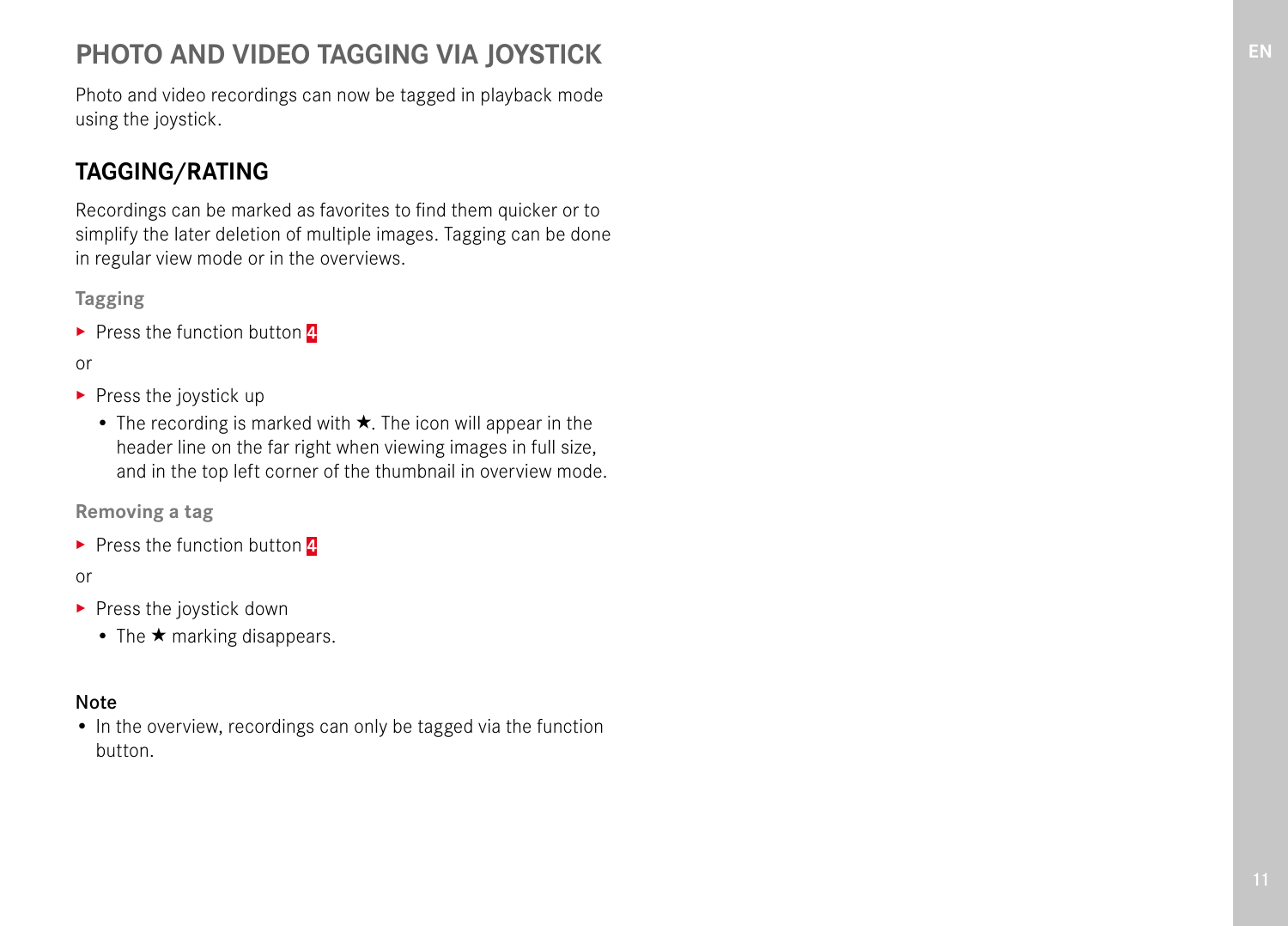# **EYE DETECTION**

### **PERSON DETECTION (FACE DETECTION)**

Person detection is an expansion of the face detection feature. In addition to biometric patterns of faces, the camera also detects body patterns and uses them for focusing. Tracking will therefore continue, once a person is detected and measured, even if the face may not be in view at some point. This feature prevents inadvertent "jumps" to other faces if several persons are in the frame.



When face detection detects an eye, the focus will be on that eye. Should more than one eye be detected, then the user can choose the eye to focus on. The currently selected eye will be highlighted. Additionally, the desired face can be easily selected if there are several faces in the frame.



**Switching between faces**

 $\blacktriangleright$  Press the joystick in the relevant direction

**Switching the focused eye**

▸ Press the joystick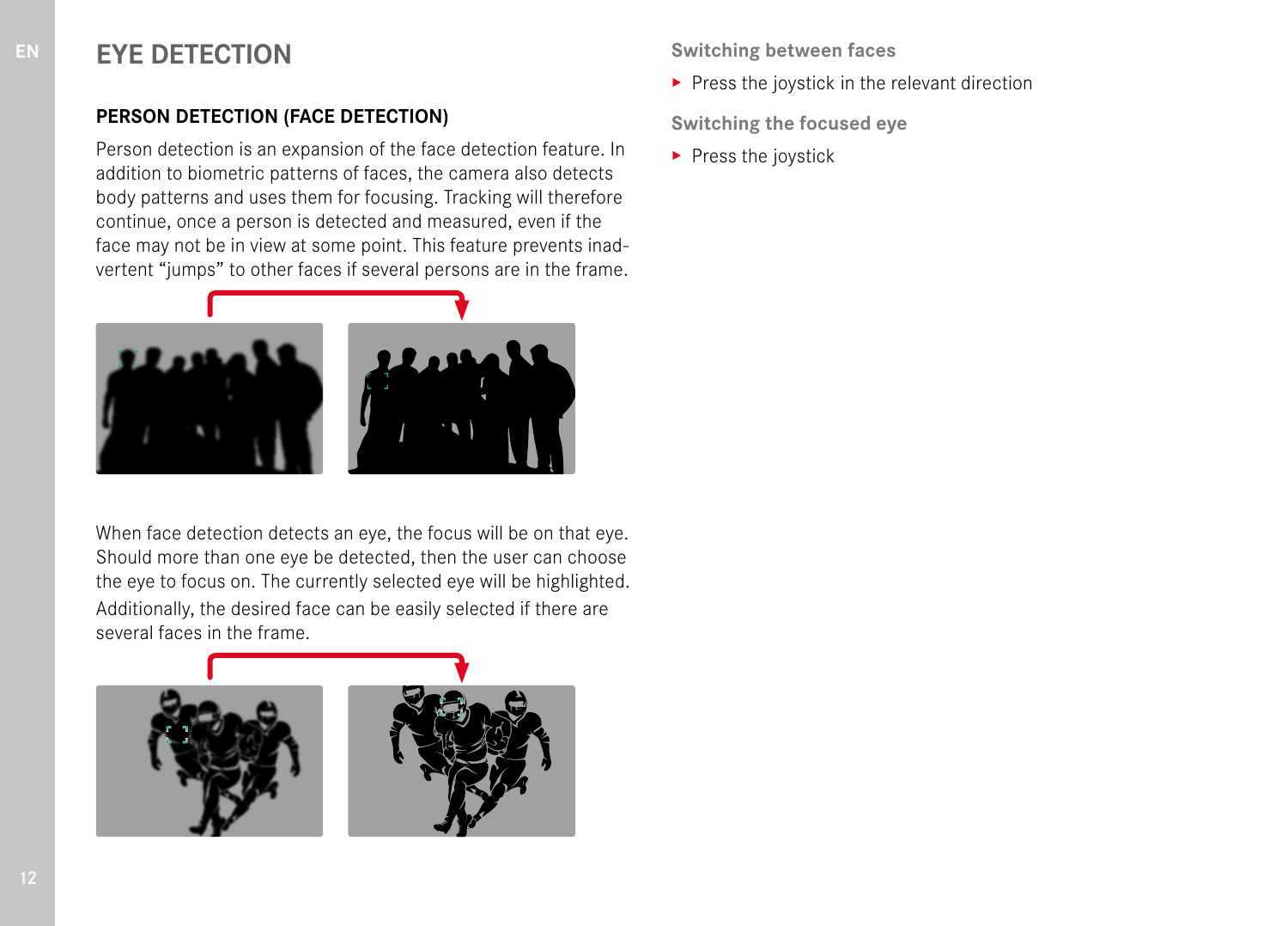# **FINE-TUNING ISO SETTINGS**

In video recordings in particular, it is very important to have small-increment ISO settings to prevent exposure jumps. That is why Leica SL2-S supports automatic ISO settings in increments of 1⁄2EV or 1⁄3EV, depending on the selected  EV Increment  setting. In video mode, the same increment will also be used for the manual setting. In photo mode, the manual ISO setting is done in full EV increments.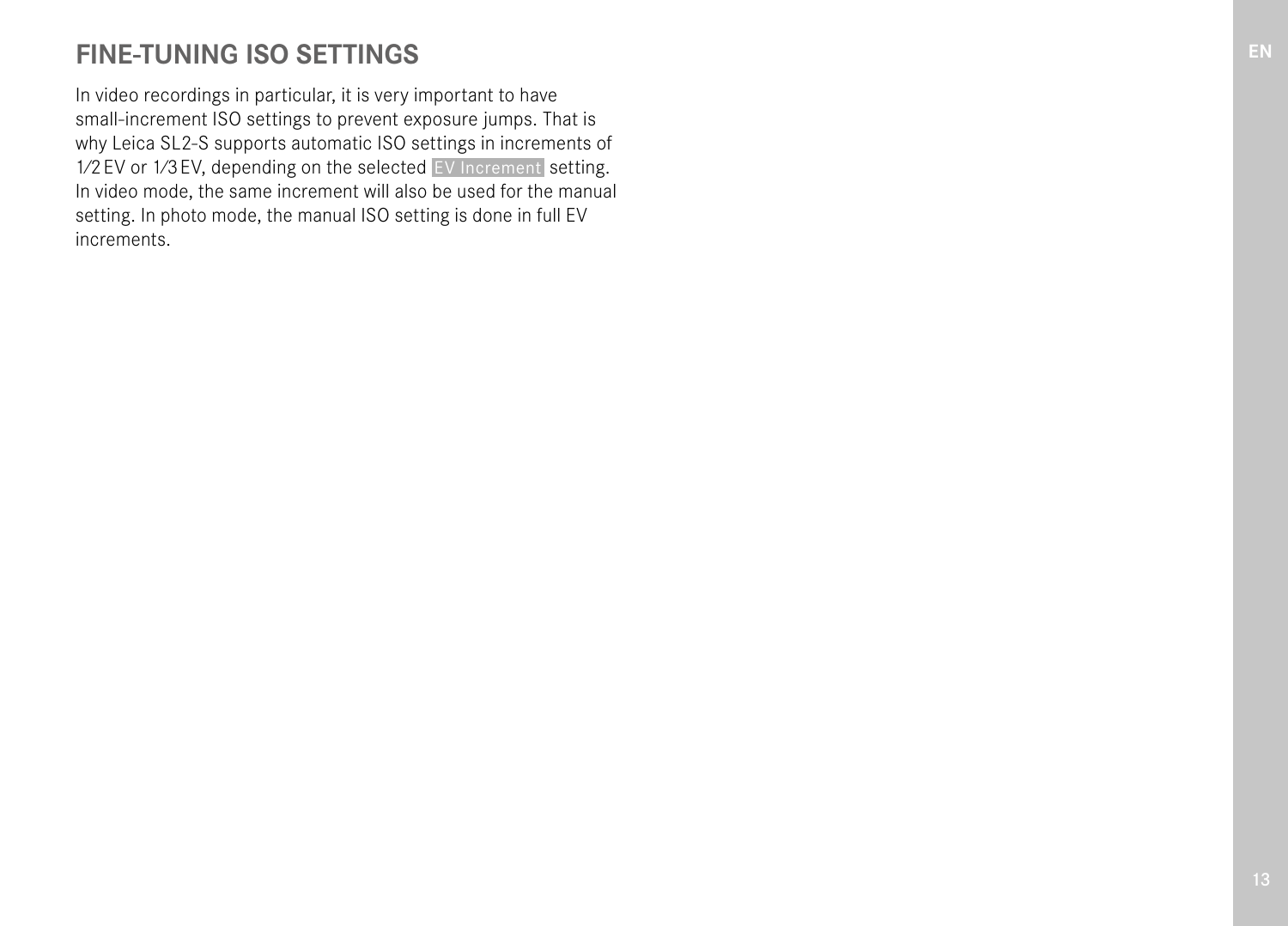### **POWER SAVE FUNCTIONS**

### **AUTOMATIC LCD PANEL AND EVF SHUTDOWN**

The LCD panel and EVF deactivate automatically to save power. The time until power off can be set.

This setting also affects autofocus; the AF system will be deactivated at the time of automatic shutdown as well. We therefore recommend the  Off  setting if autofocus is to be used in HDMI recordings.

Factory setting: 1 min

- ▶ Select Camera Settings in the main menu
- ▶ Select Power Saving
- ▶ Select All Displays Auto Off
- $\blacktriangleright$  Select the desired setting ( Off ,  30 s ,  1 min ,  5 min )

#### Note

• The top display is not affected by the automatic shutdown.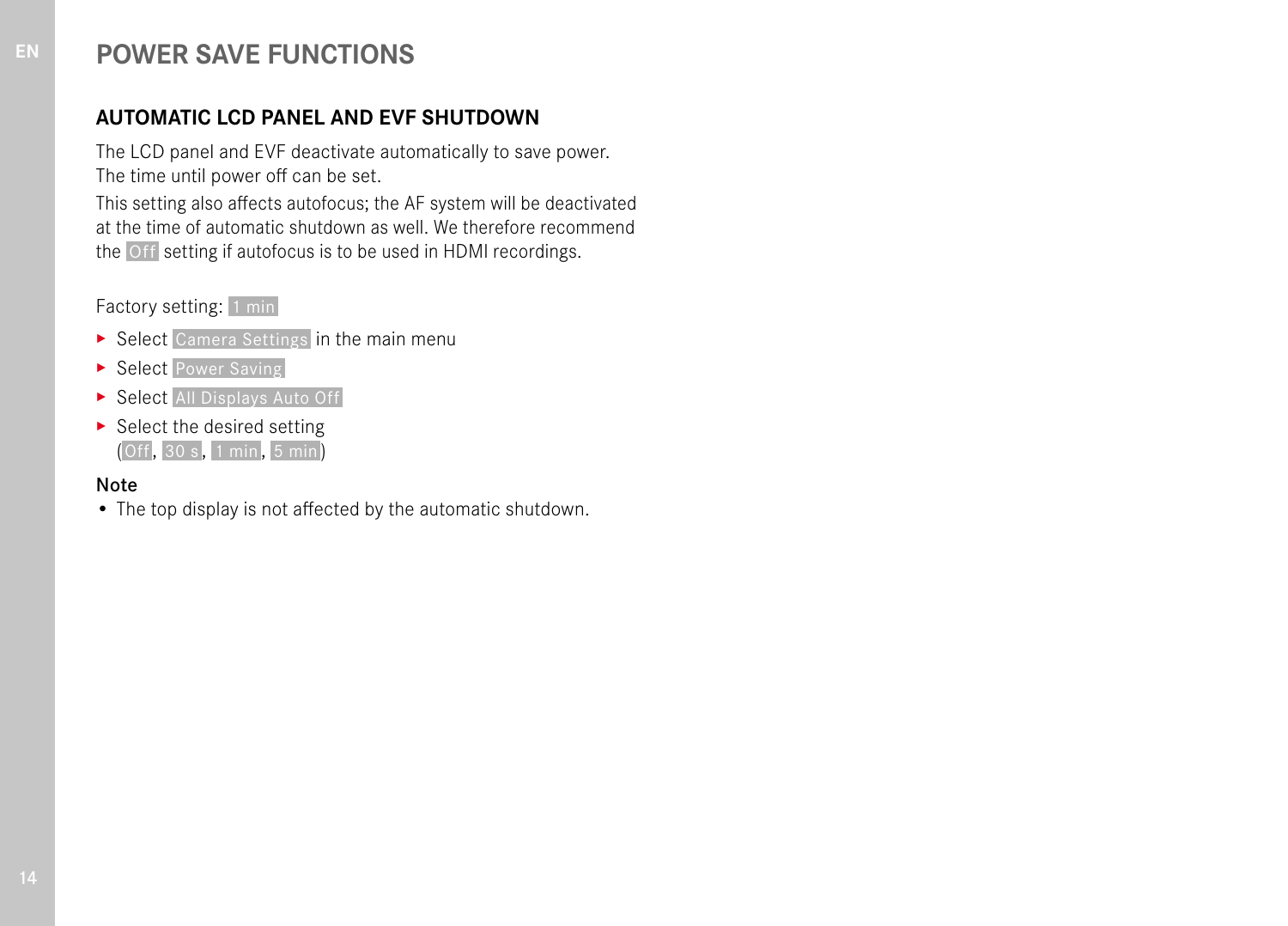# **TOGGLE FOCUS POINT**

The function Toggle Focus Point allows seamless changes between two metering positions in photo mode.

The position of the AF metering field is reset to the center of the image when the function is initially accessed. Whenever the function is accessed after that, the AF metering field will jump back and forth between the center of the image and the most recently used focus position.

The function Toggle Focus Point must be assigned to one of the function buttons (see detailed instructions).

### Note

• This function is available in the AF modes Spot. Field, Zone and Tracking.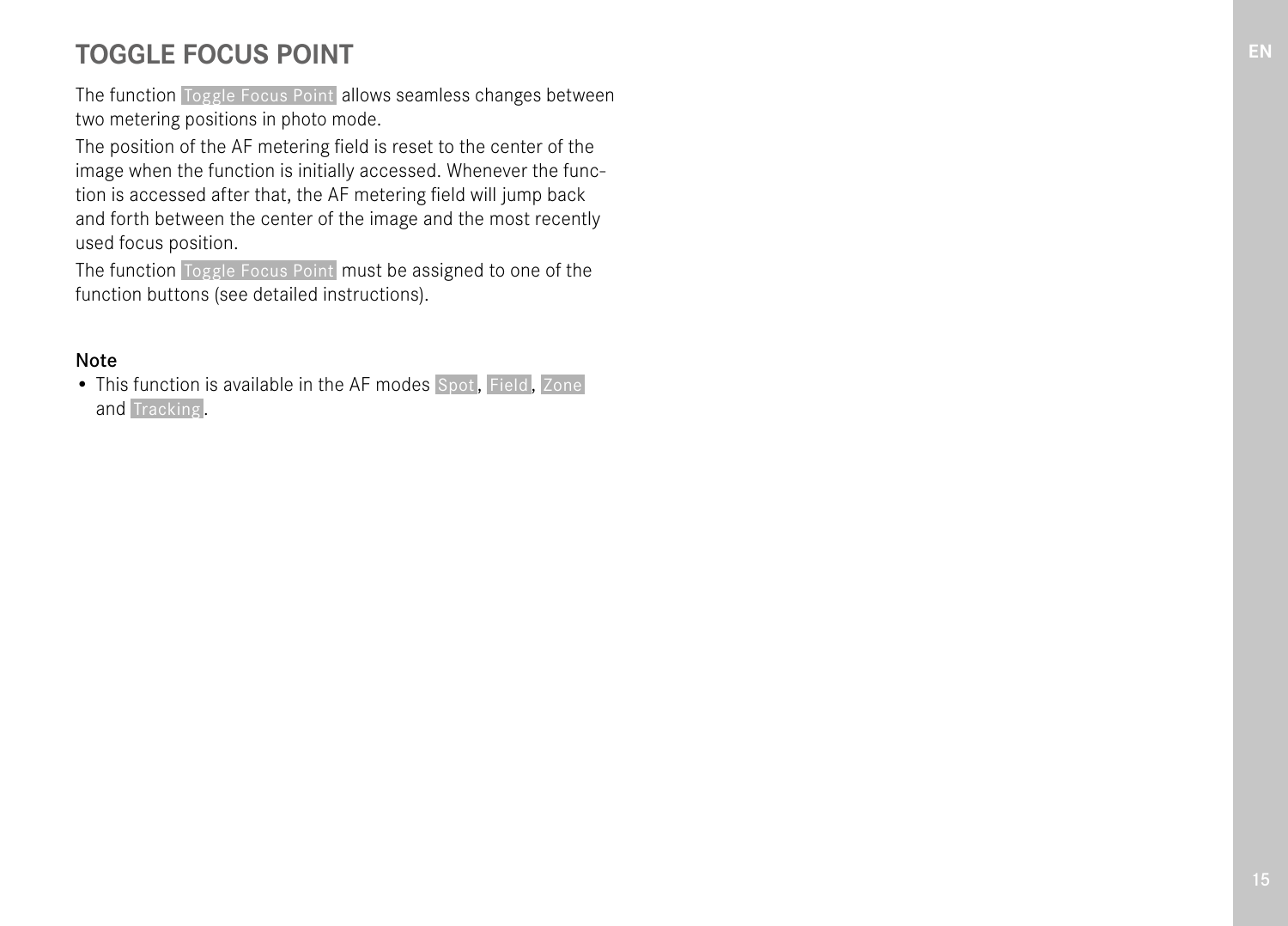# **EXPOSURE AND DEPTH OF FIELD PREVIEW**

This function simulates the effects of the current aperture and shutter speed settings. It allows the user to assess the exposure and depth of field of the image before shooting. The function is similar to that of the depth-of-field preview button.

- ▶ Assigning the function Exposure/DOF Simulation to a function button
- ▸ Press the function button
	- The display cycles through the display options.



When the exposure information is visible, a green eye symbol  $\bullet$ next to the values for aperture and shutter speed will display the active depth of field/exposure preview. The relevant unit of measure icon will additionally appear in green.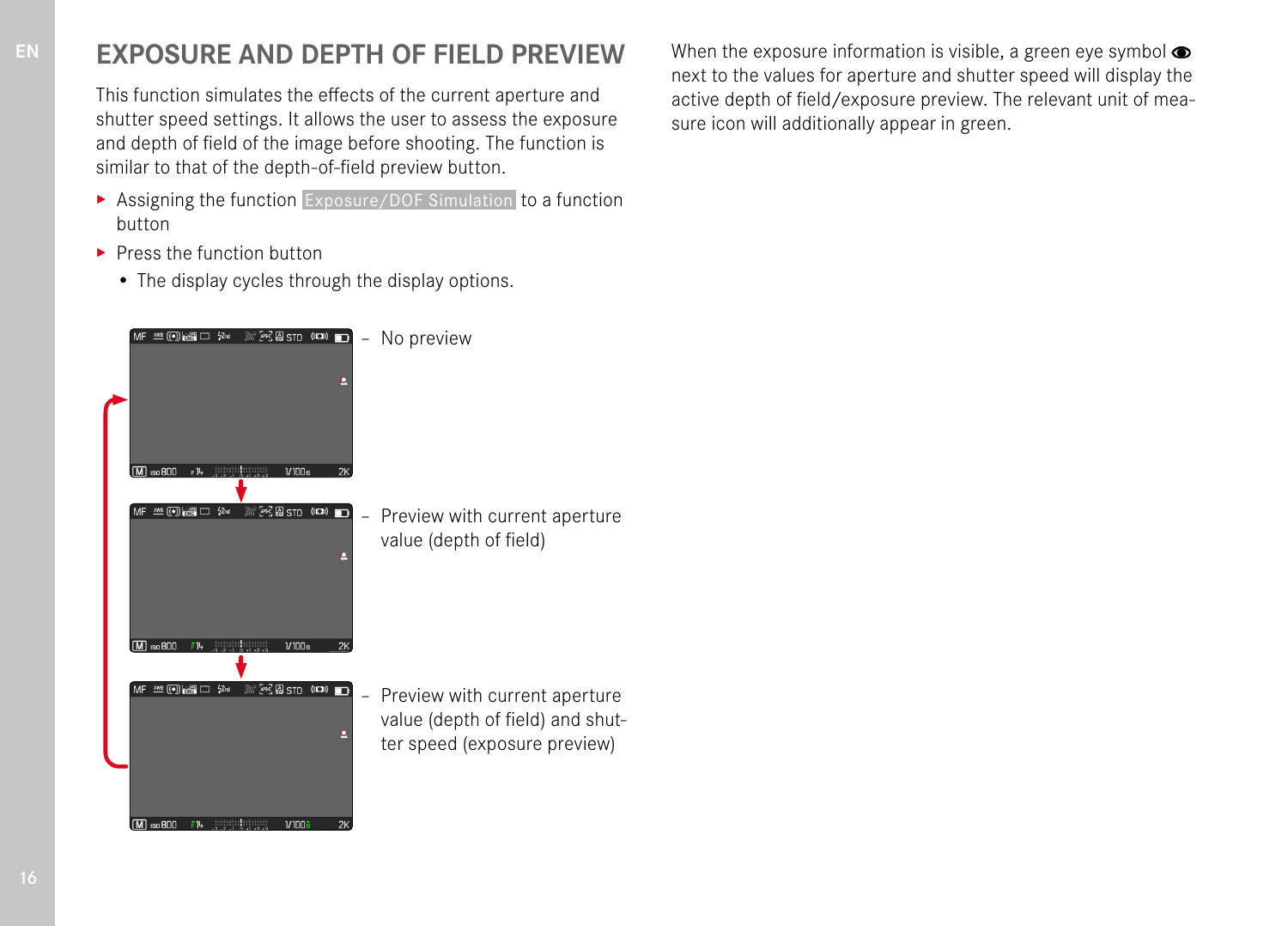# **GEOTAGGING**

### **LOGGING THE SHOOTING LOCATION (ONLY IN CONNECTION WITH THE LEICA FOTOS APP)**

Location information can be sourced from a mobile device in connection with the Leica FOTOS app. Current location information will then be written to the Exif data of the recordings (geotagging).

- ▸ Activating GPS functions on a mobile device
- ▸ Activate Leica FOTOS and connect to the camera (see chapter "Leica FOTOS")
- ▸ Activate geotagging for this camera in Leica FOTOS

#### Notes

- The use of GPS and associated technologies may be restricted in some countries or regions. Violations will be prosecuted by local authorities. You should therefore contact your travel agent or the embassy of your destination country for relevant information beforehand.
- It will take a few seconds for the Bluetooth connection to establish. The configured shutdown time should be considered when choosing a delay time if shutdown is enabled in the camera.
- All recordings with location information are marked with the geotagging icon in playback mode.

### **GEOTAGGING STATUS**

The status of existing location information is displayed on screen, provided the info bars are displayed and geotagging is enabled. The status screen will always show the current geotagging status. The geotagging status will also be shown in the top display.

|         | The location information is current (most recent geo-<br>location max. 15 mins prior).                                                                   |
|---------|----------------------------------------------------------------------------------------------------------------------------------------------------------|
|         | The location information is not necessarily current<br>anymore (most recent geolocation max. 12h prior).                                                 |
|         | The available location information is outdated (most<br>recent geolocation more than 12h in the past).<br>No location data will be written to Exif data. |
| No icon | Geotagging is deactivated.                                                                                                                               |

Location information will be continuously updated as long as the camera is connected to Leica FOTOS. The Bluetooth function of the camera and the mobile device must therefore remain enabled to ensure latest information. It is, however, not necessary for the app to be running in the foreground.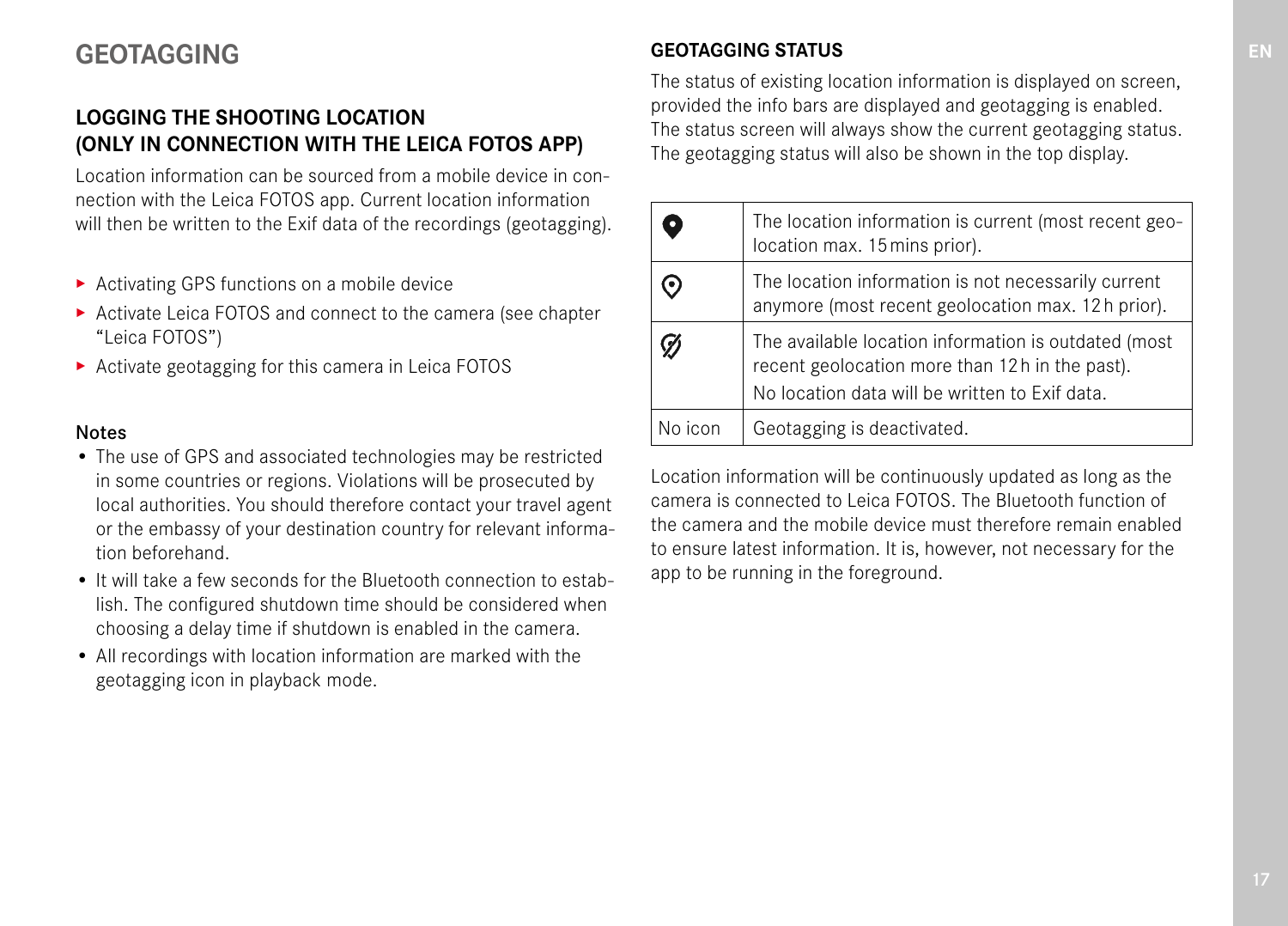### **RAW OUTPUT VIA HDMI**

Leica SL2-S supports the RAW format output for recordings using an external device. The video signal will then have a 12bit color depth. This signal is output via the HDMI connection and can be recorded and processed by an external device (e.g. Atomos Ninja  $V^+$ ).

The following devices are currently supported:

- Video Assist 12G HDR (by Blackmagic)
- Ninja V (by Atomos)
- Ninja V+ (by Atomos)
- ▶ Select Video Format / Resolution in the main menu
- ▶ Select RAW (via HDMI)
- ▸ Select the desired frame rate

#### Notes

- With RAW output via HDMI, not the entire sensor area is read out, but an area corresponding to the size of the Super 35 sensors of professional cinema cameras.
- The sensor format switches automatically to  APS-C  for recordings in RAW format.
- Please note the operating instructions of the external device.